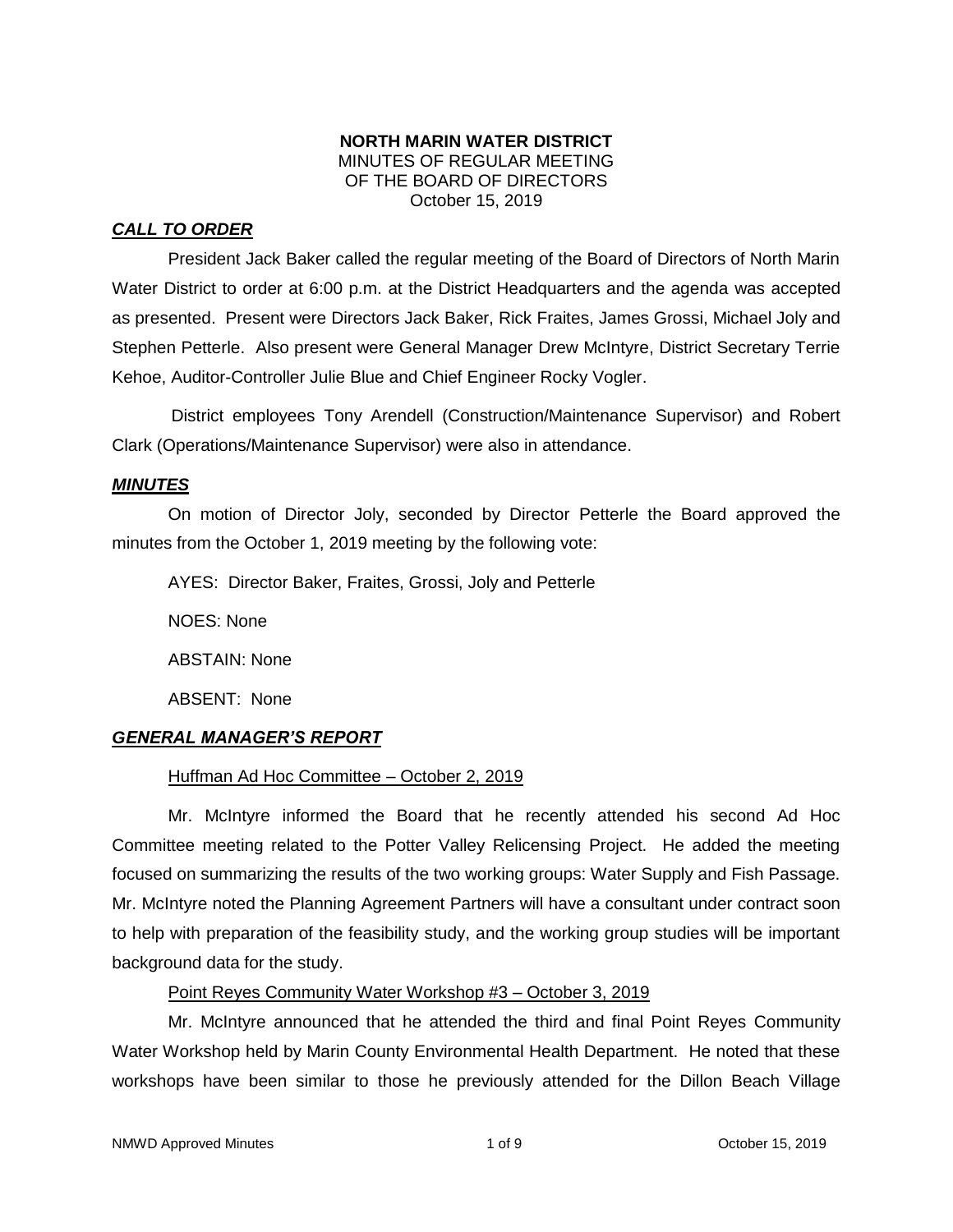community. He reported that, contrary to the Dillon Beach Village outcome, there was no consensus at the Point Reyes Station workshop to move forward with a grant application to explore the feasibility of developing a community wastewater system. Mr. McIntyre noted he will have a summary available for the Board at a future meeting. Director Baker responded that he was surprised there were not a lot of community members who wanted to move this issue forward. Mr. McIntyre replied that the consensus was to focus on more bathrooms for visitors in downtown Point Reyes Station and that Supervisor Rodoni has already established a separate community group on this issue. Director Grossi commented that Supervisor Rodoni asked him to attend some of those meetings.

#### Special WAC Meeting – October 7, 2019

Mr. McIntyre stated at last week's Special WAC Meeting, the WAC approved a resolution in support of continued collaboration with Sonoma County Water Agency regarding the Potter Valley Project relicensing activities to stay both informed and engaged through the process.

## Gallagher Well Testing

Mr. McIntyre reported that a test well was installed in the North Pasture at Gallagher Ranch and water production testing will occur over a seven day period starting October 22<sup>nd</sup>.

## Water Supply Coordination Council (WSCC) Meeting

Mr. McIntyre announced that on October 21<sup>st</sup> he will be attending a WSCC meeting in Santa Rosa to develop the agenda for the November  $4<sup>th</sup>$  WAC/TAC Meeting.

## NBWRA Meeting

Mr. McIntyre reminded Director Baker that the next NBWRA meeting will be on October  $28<sup>th</sup>$  at 9:30 a.m. at the Novato City Hall. Director Baker stated that he appreciated the reminder.

## *OPEN TIME*

President Baker asked if anyone in the audience wished to bring up an item not on the agenda and there was no response.

## *STAFF/DIRECTORS REPORTS*

President Baker asked if staff or Directors wished to bring up an item not on the agenda and the following items were discussed:

Mr. Clark apprised the Board on the October  $3<sup>rd</sup>$  salinity intrusion notice in the Pt. Reyes Light. He stated it was due to Coast Guard well use and increasing salinity levels in the supply water. He noted that Well No. 4 has somewhat lower salinity levels than Coast Guard Well No. 2. He added that when the rains start we typically see a drop in the salinity levels at the Coast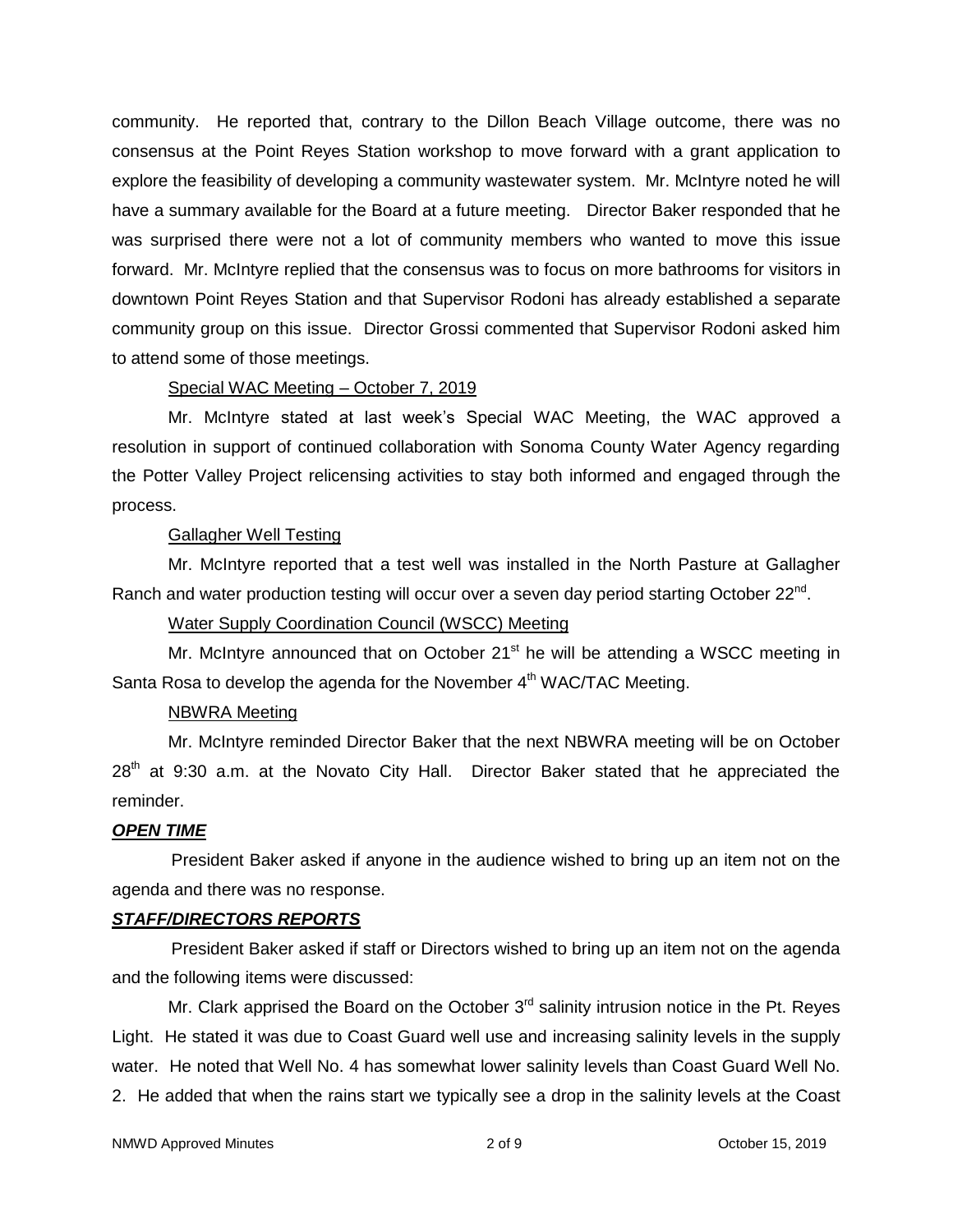Guard wells. Director Baker noted that they are predicting a small amount of rain tomorrow and asked if this would be enough to make a difference. Mr. Clark replied that it would not be enough.

Mr. Clark also informed the Board that the District was fortunate that its service areas were not shut down during the recent October 8-10, Public Safety Power Shutdown (PSPS) event. He added areas in Southern Marin and further north in Sonoma County were without PG&E power. Mr. Clark also stated that staff did a great job to communicate and prepare equipment in the event we were shut down. Director Baker asked if Petaluma was affected. Mr. Arendell replied that the North East area of Petaluma was.

Mr. Vogler announced that Engineering hired a recent Mechanical Engineer graduate from UC Davis as an intern. He added that he assigned him the task to devise a strategy to determine which of the five to six hundred remaining Polybutylene (PB) plastic services should be replaced first. Director Baker asked if this will only prioritize and not speed up the replacement process. Mr. Vogler replied that this will help us verify where the most likely failure will occur first, and those will be on the top of the list. Director Baker asked if Mr. Vogler thought all the PB services will be replaced in five years. Mr. Vogler said it will be most likely from five to ten years.

Ms. Kehoe announced that the District Holiday Party is scheduled for December 14<sup>th</sup> at 6:00 p.m.

Director Joly asked about the items on the consent calendar. Director Joly asked why an item with funding would be placed on the consent calendar rather than as an action item. Director Baker commented that in past years the Board concluded that too much time was being spent at Board meetings in discussing routine agenda action items and decided unless a member wanted to specifically discuss an item they could leave it to the discretion of the General Manager to put it on the consent calendar. Director Petterle commented that a Board Member also has the right to pull any item. Mr. McIntyre added that placing an item on the consent item is subjective on his part. He noted that if it was a brand new budget item it would generally not be placed under consent, however in this case, it was discussed at the last meeting and the cost was identified at that time. Mr. McIntyre offered that anytime a Board Member would like additional discussion that the item can be pulled from consent. Director Petterle commented that he trusts Mr. McIntyre to make the judgement; the item can always be pulled. He added he prefers the discussion to be focused on what Mr. McIntyre thinks is most important. Director Joly stated he knows what his action plan is now and he is good to go.

Ms. Blue updated the Board on the email fraud that was reported a few months ago.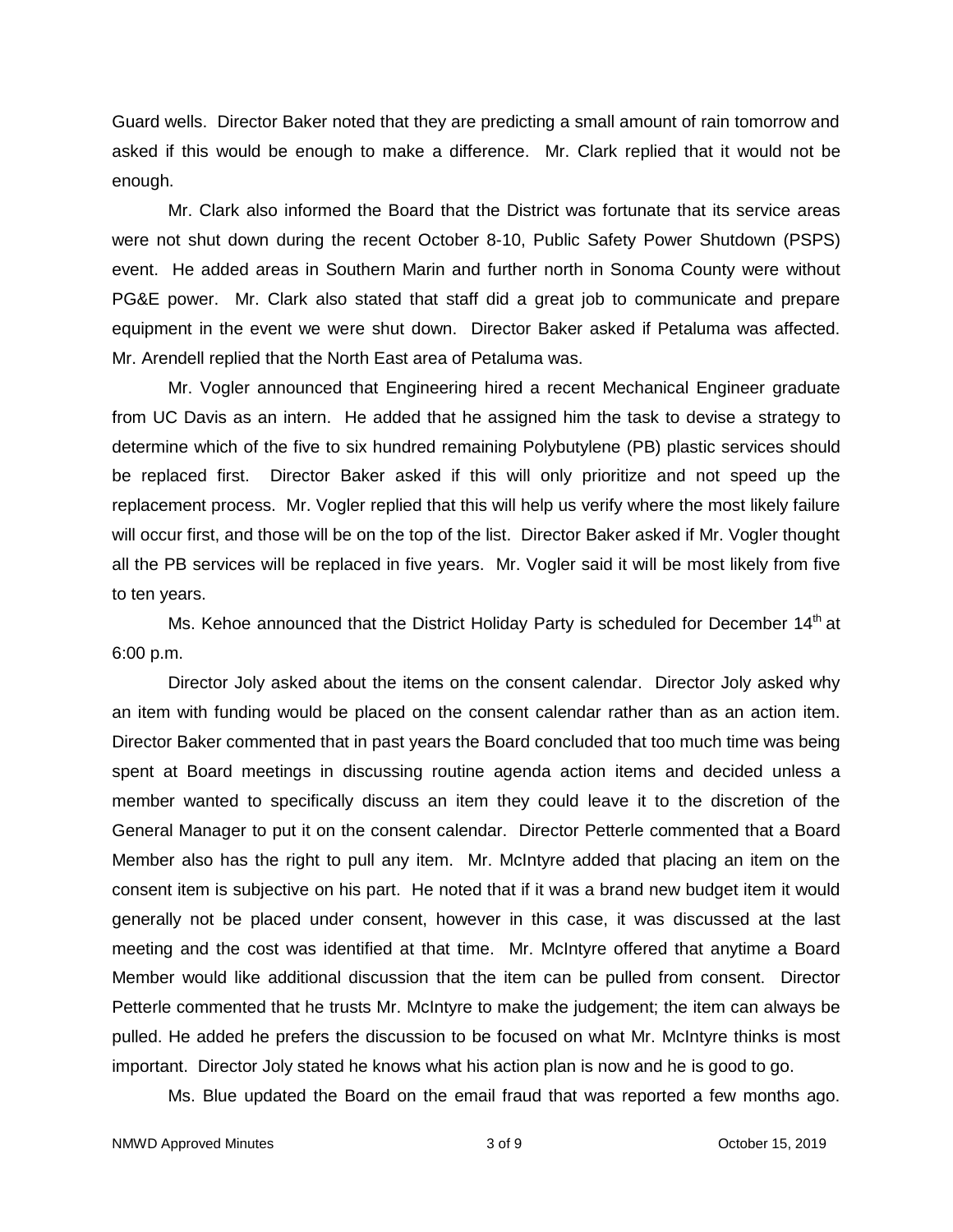She stated that the bank has been very proactive about providing cybertraining and she and the accounting staff attended a training session with the Bank of Marin and also participated in a similar webinar with Chase Bank. Director Petterle stated the County has also pushed increased awareness on this topic. Ms. Blue stated that ransomware is also a big threat now. Director Baker asked Ms. Blue to keep the Board updated.

#### *MONTHLY PROGRESS REPORT*

Mr. McIntyre provided the Board with the Monthly Progress Report for September. He stated that water production in Novato is up 10% from one year ago. In West Marin, water production is down 18% from September one year ago. Recycled Water production is down 12% from one year ago. Stafford Treatment Plant production is up 90% from one year ago. He noted that Stafford Lake elevation is at 186 ft., 10 feet below the spillway and is at 56% of capacity. He added there is 30% more supply in the lake this year than average and Operations is doing a great job trying to maximize production. Mr. McIntyre reported that in Oceana Marin, the treatment plant pond freeboard levels look good.

Mr. McIntyre also commented that there has been an uptick of unplanned water breaks and they recently had one on Scown Lane. Director Baker asked for the location, and Mr. McIntyre replied this lane intersects Redwood Blvd by the old Perry's Deli. Mr. Vogler added that we have a CIP project to replace that line very soon. Mr. McIntyre stated that the crew was using the vacuum excavator to get some as-built information and touched it slightly and it broke. Mr. Arendell added that sometimes if they barely touch a pipe it will split.

Mr. McIntyre continued the report noting that there was a revision on the number of days without a lost time accident, which is currently 185 days. On the Summary of Complaints and Service Orders, the Board was apprised that the total numbers are down 16% from September one year ago and the Bill Adjustments in September were \$4,500 compared to \$12,000 one year ago. Mr. McIntyre added that our overall satisfaction rate is at 94% with a questionnaire return rate of 57%. He added that when we upgrade our website we need to get this message out so that our customers better informed regarding our high ranking in customer service and satisfaction.

Director Grossi announced that in regards to Stafford Lake water quality, the dairy cows are all gone at the Dominic Grossi Dairy, and currently only heifers are there. Director Baker asked if they were going to transition from dairy to beef. Director Grossi confirmed. Mr. Clark added that with range animals they disperse on their own and there is less chance of getting nutrients in the lake, and the lake quality will only get better.

#### *CONSENT ITEMS*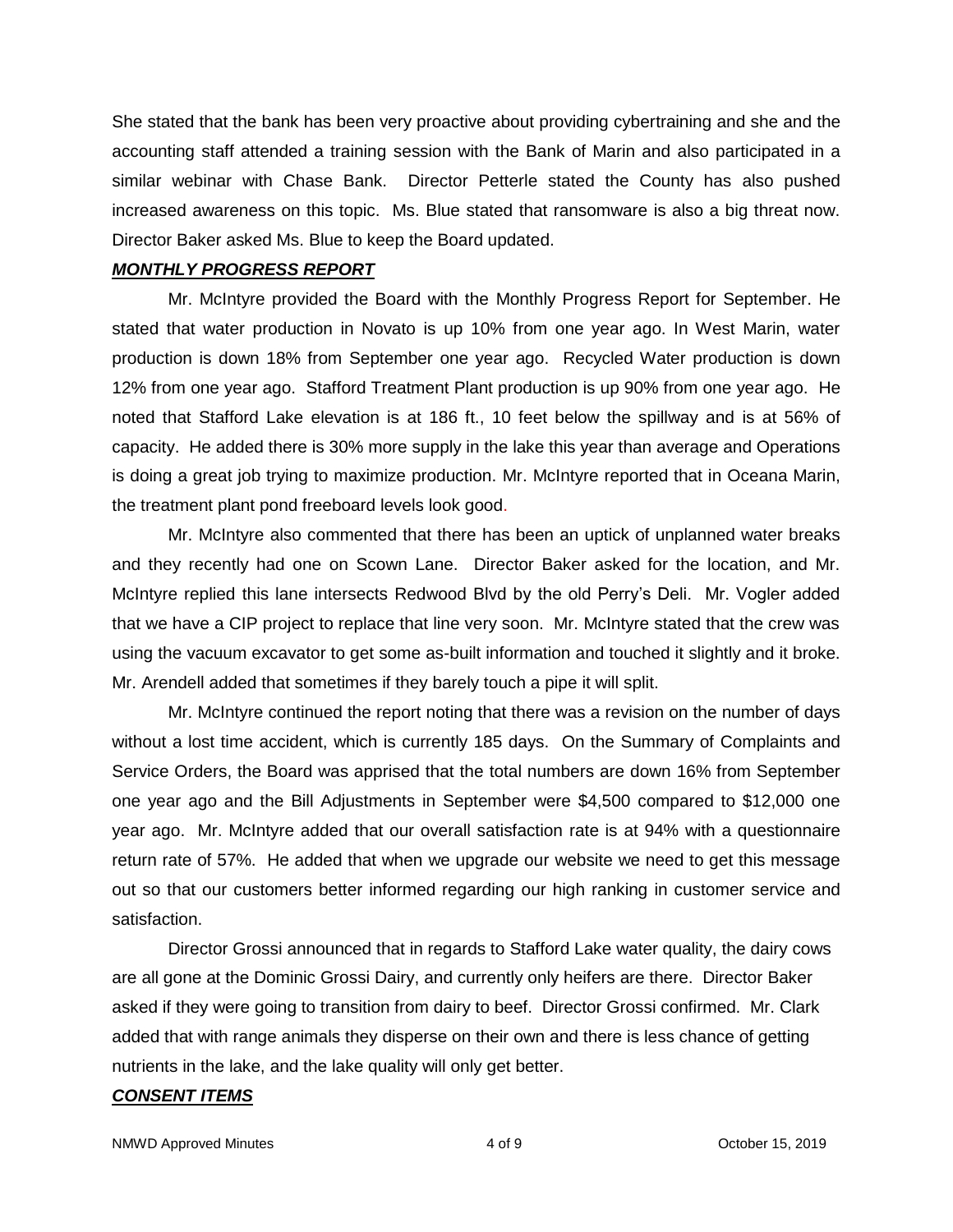On the motion of Director Joly, and seconded by Director Petterle the Board approved the consent calendar by the following vote:

AYES: Director Baker, Fraites, Grossi, Joly, and Petterle NOES: None ABSTAIN: None

ABSENT: None

Director Fraites commented on the bylines on the Water Line and asked if they were new. Mr. McIntyre stated they were included last year, adding that the updated, new look is attributed to input from Kiosk. Director Joly commented that he thought the Water Line looked great, and it validates the decision to approve the Kiosk agreement.

# *TEXT FOR FALL 2019 NOVATO "WATER LINE", VOLUME 20, ISSUE 23*

The Board authorized the General Manager to approve final text and design of the Fall Novato Water Line newsletter. This edition has a new design created by Kiosk and is the first step in implementing action items from the recently adopted Communications Strategy and Plan.

# *FIRST AMENDED REIMBURSEMENT AGREEMENT WITH SONOMA COUNTY WATER AGENCY FOR THE NORTH MARIN WATER DISTRICT WATER CONSERVATION PROGRAM*

The Board authorized the General Manager to execute the First Amended Reimbursement Agreement with Sonoma County Water Agency for the North Marin Water District Water Conservation Program to extend the existing agreement for two additional years. This agreement allows Sonoma County Water Agency to assist with the administration of the Water Smart Home Survey program, and as needed support with the large Landscape and Commercial Audit Program. No additional funding approval is needed as this amendment only increases the duration of the agreement.

# *AGREEMENT WITH KIOSK FOR PUBLIC COMMUNICATIONS PLAN IMPLEMENTATION*

The Board authorized the General Manager to execute an agreement with Kiosk, a local marketing firm to help develop a more comprehensive and strategic communications plan with the objective to increase recognition, reach, educate, engage and build trust with our customers. The approved budget ceiling limit for this agreement is \$60,000

# *ACTION ITEMS*

# JOB DESCRIPTION FOR HUMAN RESOURCES/SAFETY MANAGER POSITION AND *AUTHORIZE RECRUITMENT*

Ms. Blue discussed the job description, recruitment and hiring of a Human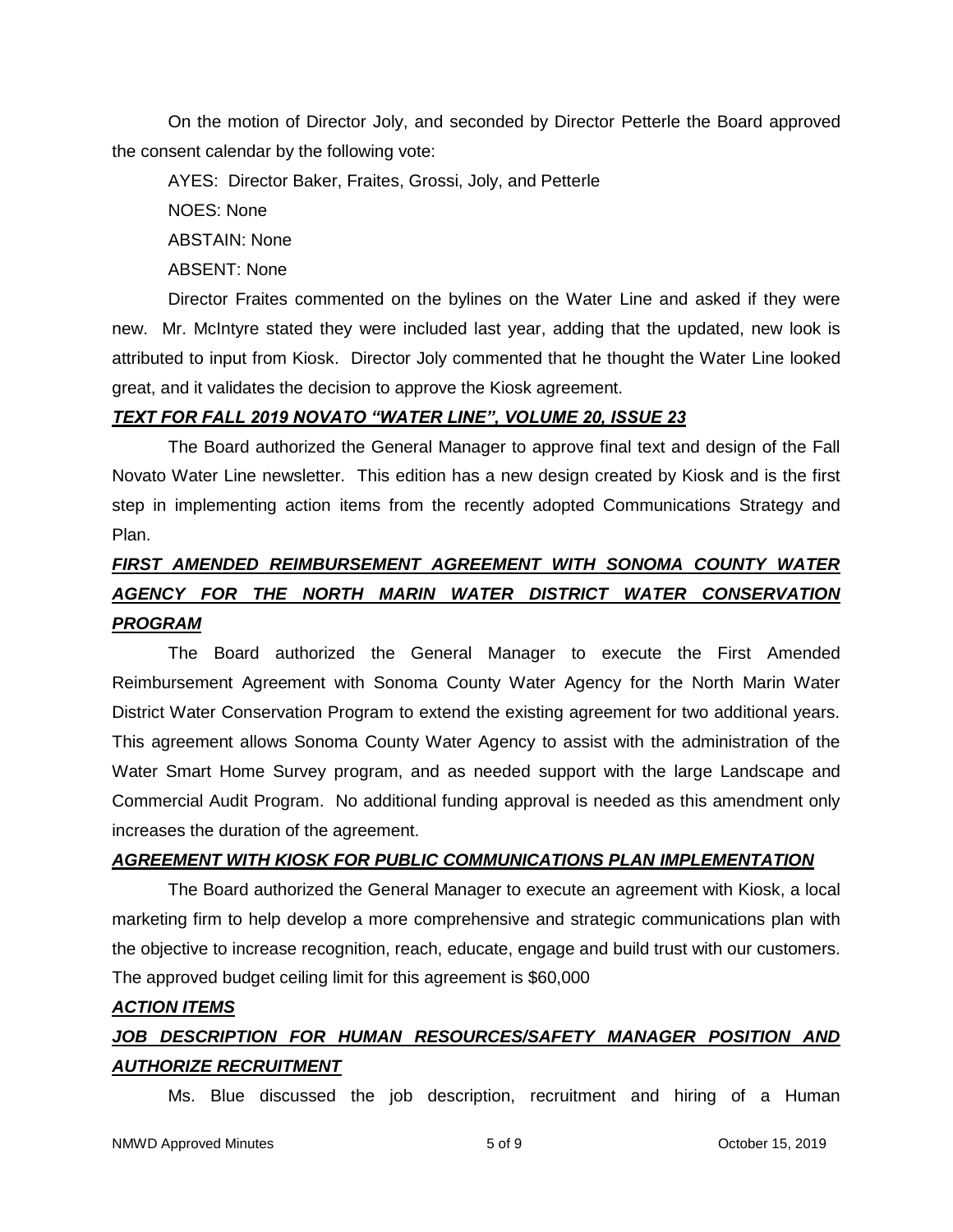Resources/Safety Manager. She explained the HR/Safety Manager will take on many of the legal-compliance responsibilities within the District, thereby protecting both the District and its employees. She noted the HR/Safety Manager will report to the Auditor-Controller. Ms. Blue stated that this position will be included as an unrepresented employee and there will be no increase to the FTE count since it will replace one of the existing accounting positons. She added this job will be recruited externally and she hopes to fill the position by the end of the year. Director Baker stated that it may be a tough positon to fill since it is very unique and specialized. Ms. Blue replied our HR Consultant and legal counsel will help circulate the recruitment notice.

On the motion of Director Fraites, and seconded by Director Joly the Board approved the job description for Human Resources/Safety Manager position and authorized recruitment by the following vote:

AYES: Director Baker, Fraites, Grossi, Joly, and Petterle

NOES: None

ABSTAIN: None

ABSENT: None

# *JOB DESCRIPTION FOR ACCOUNTING SUPERVISOR POSITION AND AUTHORIZE RECRUITMENT*

Ms. Blue discussed the job description, recruitment and hiring of an Accounting Supervisor. She explained this position will be responsible for supervising and overseeing the District's accounting positions and will be replacing the currently vacant Accounting/HR Supervisor position that has been vacant since July 2018. Ms. Blue added that, as a result, the accounting team has had an extra workload the last year. She advised that this positon will report to the Auditor Controller and supervise the accounting staff. Ms. Blue stated this employee would be in the Employee Association and would be subject to overtime. She added that there will be no FTE increase since this will be a conversion of a current position and we hope to fill this position by internal recruitment.

On the motion of Director Joly, and seconded by Director Fraites the Board approved the job description for Accounting Supervisor position and authorized recruitment by the following vote:

AYES: Director Baker, Fraites, Grossi, Joly, and Petterle NOES: None ABSTAIN: None ABSENT: None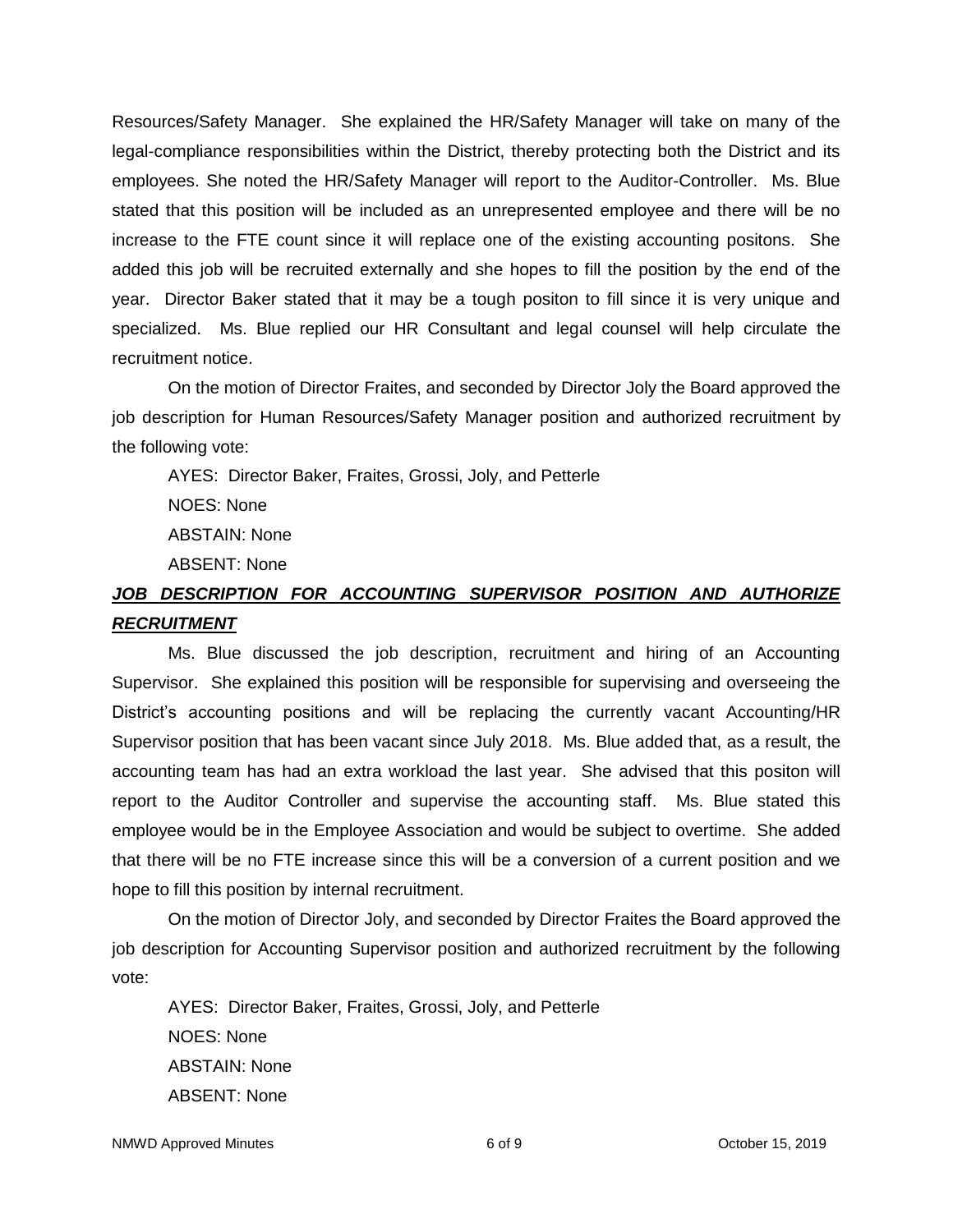Director Joly thanked Ms. Blue for all the extra work she did in the HR positon.

#### *SALARY, TERMS AND CONDITIONS OF EMPLOYMENT – GENERAL MANAGER*

President Baker stated this item was previously presented at the last Board Meeting. He then recited: in accordance with Government Code section 54953(c)(3), I am providing an oral summary of the recommended action. The item before the Board tonight is to set the salary and terms and conditions of employment for the District's General Manager position, effective October 16, 2019. The recommended action is to grant the following changes to the General Manager's base salary: a 9.7% COLA wage increase effective Oct. 16, 2019; a true-up of \$10,000 to match pre-May 2017 GM salary schedule, effective October 16, 2019, and going forward on a prospective basis; and an equity adjustment of \$4,986 effective October 16, 2019, and going forward on a prospective basis. The total annual salary increase is estimated to be \$35,002. In addition, payroll taxes will increase by \$510 and retirement contributions will increase by \$9,448 annually. After factoring in the above adjustments, the annual base compensation for the General Manager position will be \$235,000, effective October 16, 2019. Additional changes to the General Manager's duties and terms and conditions of employment are set forth in the resolution associated with this agenda item. Director Baker then asked the Board or members of the public if they had any questions regarding this item. Director Grossi asked what the assigned resolution number will be. Ms. Kehoe replied once the resolution is approved it will be assigned 19-19.

On the motion of Director Joly, and seconded by Director Fraites the Board approved the salary, terms and conditions of employment for the General Manager by the following vote:

AYES: Director Baker, Fraites, Grossi, Joly, and Petterle

NOES: None

ABSTAIN: None

ABSENT: None

Director Baker congratulated Mr. McIntyre, and Director Joly added that it was well earned.

# *ESA CONSULTING SERVICES AGREEMENT – PERMITTING SERVICES FOR LAGUNITAS CREEK SLOPE STABILIZATION PROJECT (UPSTREAM OF GALLAGHER RANCH BRIDGE)*

Mr. McIntyre reported that in order to complete the Natural Resources Conservation Service (NRCS) Emergency Watershed Protection grant funded project in a timely manner, ESA is needed to work on permitting services for the Lagunitas Creek Slope Stabilization Project upstream of the Gallagher Ranch Bridge. He added that NMWD has used ESA for many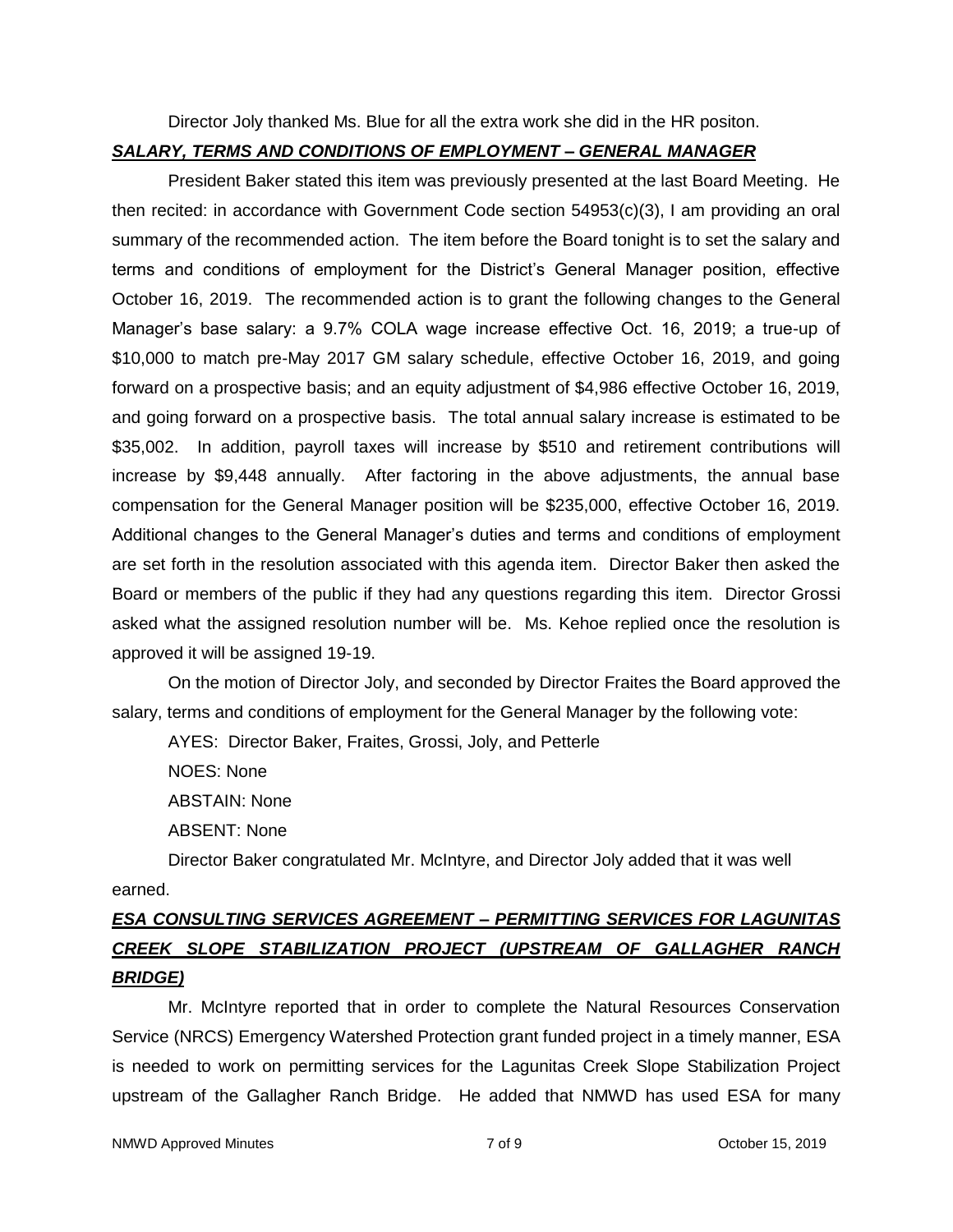projects requiring local, state and federal permits. Director Grossi asked if it was realistic to think the job will be done by April of 2020. Mr. McIntyre replied that this is a requirement of the grant and yes it is optimistic. He added that it is his understanding that NRCS will make allowances for project delays that are beyond our control. Director Baker asked if this area is included in the Local Coastal Plan and will require a Coastal Permit from Marin County. Mr. McIntyre confirmed. Director Joly praised Mr. McIntyre for a job well done; noting the estimated local match of \$200,000 will not be completely absorbed by NMWD.

On the motion of Director Joly, and seconded by Director Grossi the Board authorized the General Manager to execute an Agreement with ESA Consulting Services for permitting services for the Lagunitas Creek Slope Stabilization Project by the following vote:

AYES: Director Baker, Fraites, Grossi, Joly, and Petterle

NOES: None

ABSTAIN: None

ABSENT: None

# *CONTRACT THIRD PARTY COATING INSPECTION FOR CHERRY HILL TANK NO. 2 RECOAT AND REHABILITATION PROJECT – DB GAYA CONSULTING LLC*

Mr. Vogler presented the contract with DB Gaya Consulting LLC, for third party coating inspection for the Cherry Hill Tank No. 2 Recoat and Rehabilitation Project. He noted they will inspect the surface preparation, application, and coating to be sure we have a long lasting protective coating. Mr. Vogler added we received proposals from two qualified firms and DB Gaya was the lowest cost.

On the motion of Director Petterle, and seconded by Director Joly the Board authorized the General Manager to execute an Agreement with DB Gaya for third party coating inspection for Cherry Hill Tank No. 2 Recoat and Rehabilitation Project by the following vote:

AYES: Director Baker, Fraites, Grossi, Joly, and Petterle

NOES: None

ABSTAIN: None

ABSENT: None

## *INFORMATION ITEMS*

## *NBWA MEETING – OCTOBER 4, 2019*

Director Fraites summarized the NBWA meeting that took place on October 4th. There was an overview of the Re-Oaking Project conducted by the Napa and Sonoma Resource Conservation Districts. He stated that they met in Kenwood right in the middle of the area of the fires. Director Fraites explained that they are getting acorns native to the area to use for re